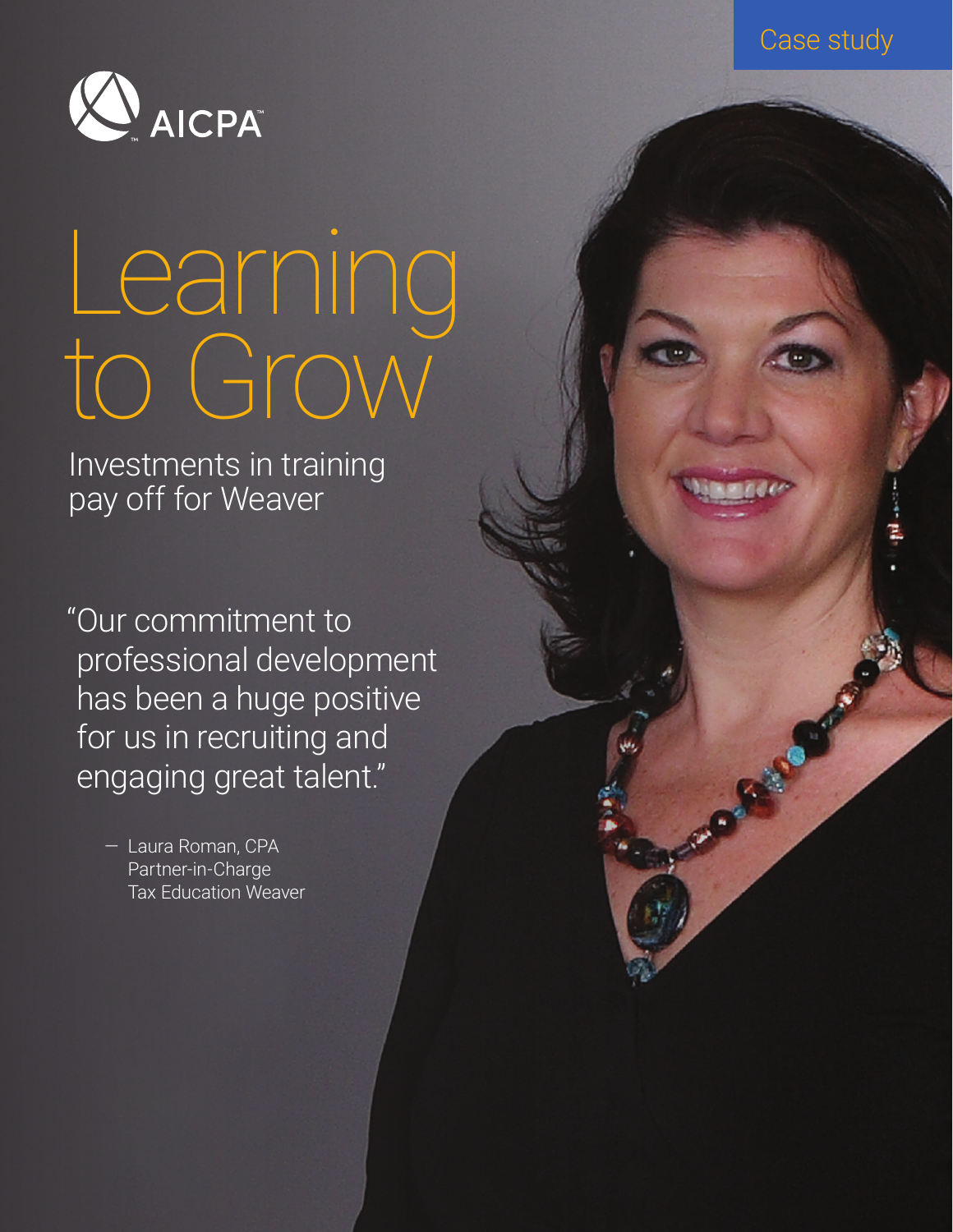# A strategy for standing out Learning for all levels

For accounting firms today, competition to attract and retain high-quality employees is fierce. Weaver is obviously doing something right: It is ranked No. 39 on *Accounting Today's* list of 100 largest U.S. firms and has been repeatedly included on *INSIDE Public Accounting's* "Best of the Best" list.

This Texas-based company attracts clients nationwide with its deep expertise in industries such as oil and gas, financial services, manufacturing and government. To attract, recruit and earn the loyalty of employees, Weaver leverages its extensive professional development programs and provides training that may give Weaver an edge on the competition.

"We've always had a strong belief and investment in training," says Shonda Tucker, Weaver's training and development manager. "Our intent is to hire interns and move them up the ladder, progressing to the partner level. Training, development and advancement opportunities are all factors that keep them engaged."

In 2010, Weaver began using AICPA Tax Staff Essentials  $-$  a move driven by changes in tax laws, the market's mounting competitive pressures and the firm's own rapid growth.

"We had a pretty aggressive growth strategy in place, so we wanted to ensure people were getting the professional and career development they needed to provide the best service to our clients," Tucker explains.

"And we didn't want to worry about creating training content every year, or whether it was the right content. When we evaluated the AICPA's course materials and saw how thorough they were, we were confident that they would help us provide our people with the skills and knowledge they needed."

What started as training for associates in a few offices has expanded today into firmwide learning opportunities for everyone — interns to the most experienced staff.

Weaver employees take part in a progressive, five-level development model.

"It's a steppingstone approach to learning that starts with the basics and progresses to intermediate. then advanced levels," explains Laura Roman, CPA, partner at Weaver, who works jointly with Tucker on the program. "It lets our staff know their professional development pathway and lets managers know their staff will be trained consistently."

The first level includes company-specific training for new hires. The remaining levels roughly correspond to the AICPA Tax Staff Essentials curriculum.

In addition to a PowerPoint presentation for instructors, AICPA materials include supplemental information such as case studies and references. Using AICPA resources gives internal instructors more time to focus on their core business.

"We can depend on the AICPA to provide us with very thorough, high-quality content," Roman confirms.

"We don't have anyone on staff who is a certified content developer or an instructional designer, so having access to that expertise from the AICPA is very helpful. If we ask our partners to create content, they're not serving our clients, and that's where their time needs to be focused."

### Weaver Tax Education Model

Level 1: An introduction for interns and new hires covering topics such as office culture, software and time tracking

Level 2: Basic information about individual tax returns, partnerships and corporations

Level 3: An intermediate program that goes deeper into tax topics

Level 4: Advanced curriculum that covers international, state and local tax issues

Level 5: A top-level course for senior employees or managers that focuses on business tax services or private client services

In addition to technical skills, each level includes soft skills.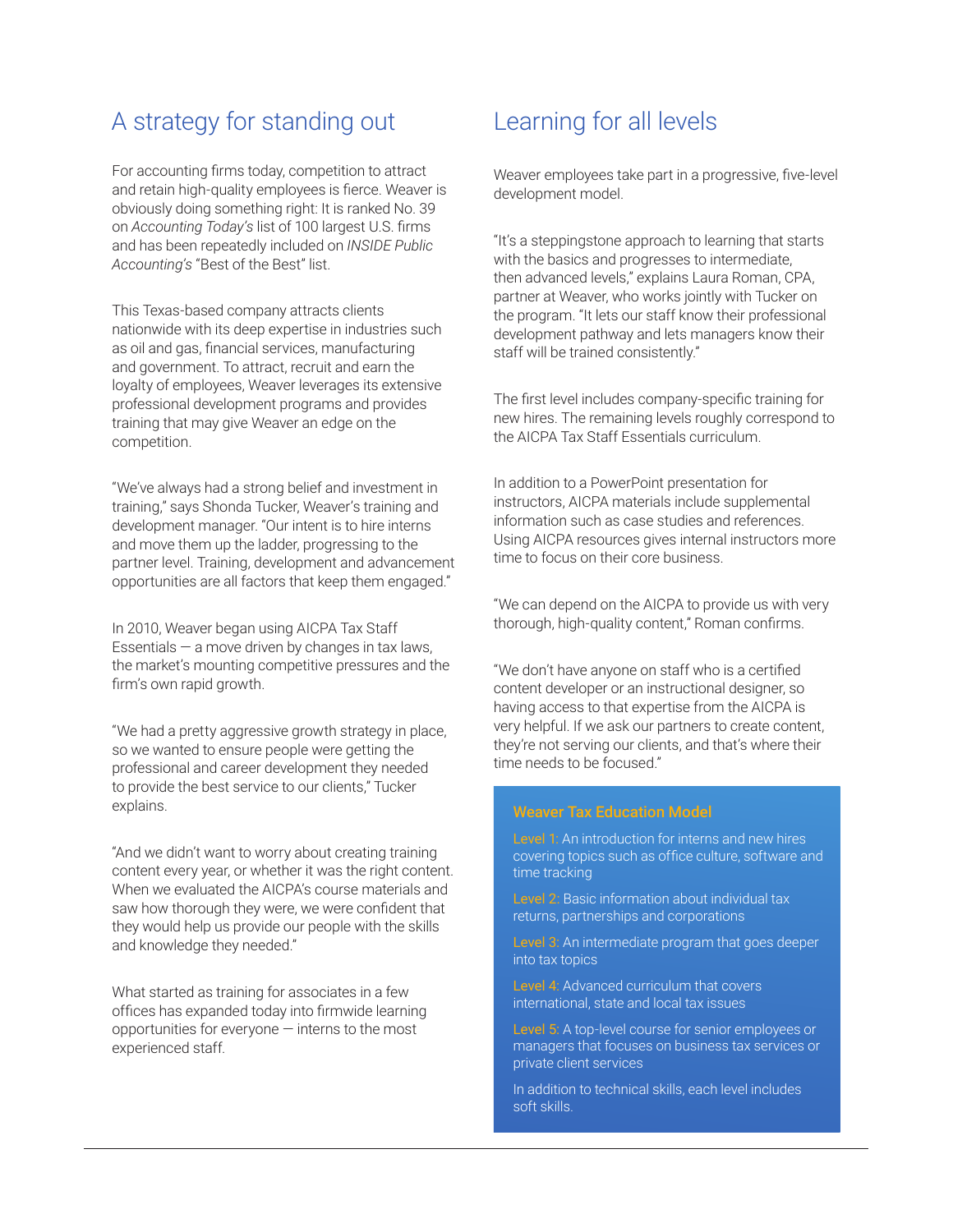Partners and senior personnel teach the advanced courses using AICPA materials. For the lower-level classes, Weaver works with AICPA instructor Peter Bunce.

"Having someone like Peter completely focused on the fundamentals creates a dynamic dialog and a welcoming educational environment for everyone," Tucker says. "At higher levels, we prefer to have our partners teach, because they are really passionate about instructing and facilitating. It also demonstrates to people in the room that our partners are approachable and accessible."

Regardless of who is teaching, Weaver partners participate as facilitators to provide real-life examples of how lessons relate to the firm's actual clients and business processes.

"The fact that partners make time to attend is another sign of how important learning is to Weaver's culture," adds Tucker.

The Tax Staff Essentials program also helps Weaver keep on top of constant change. "We know AICPA devotes resources to tracking changes and updating materials with new court cases or tax laws, and that gives us a high level of comfort," Roman adds.

#### About Weaver

Founded in 1950, Weaver has more than 650 employees and offices in nine cities across the United States. In addition to traditional assurance and tax services, Weaver also provides international tax, state and local tax, and wealth strategies services as well as risk management, financial advisory, IT advisory, energy compliance and consulting, and forensics and litigation support services.

The firm was ranked among the "2017 Best of the Best Accounting Firms" by *INSIDE Public Accounting*, which recognizes firms that excel by achieving a delicate balance of focusing on culture, clients, team and financial results.

## A continuous learning culture

Weaver tracks the progress of its training programs in many ways, but one of the most impressive results can be seen in its recruitment success.

"Every person we interview wants to know about our training programs in order to evaluate us against other employers," Roman explains. "Our commitment to professional development, combined with AICPA programs, has been a huge positive for us in recruiting great talent.

"Among interns who have been in our offices and participated in Weaver training, more than 95% accept our offer."

The education program benefits both individuals and the firm overall. "Our staff have the opportunity to grow their abilities and knowledge, while the firm has consistent training in each of our offices, so all locations can serve our clients consistently," Roman says.

Tucker continues to work with different practice areas to ensure staff receives the right training opportunities.

"It's a very collaborative approach," she says. "I rely heavily on our partners to identify topics that need to be covered, both in technical knowledge and soft skills. Our learning committee helps guide both content and tone to match our core values and culture. We also gather input from partners to determine whether associates who have completed the level training are prepared once they're on the job."

Every year during performance evaluations, managers discuss training goals and responses with their employees, and the resulting feedback is wrapped into the next year's planning, along with comments from participants at the end of each course. All of that data is considered when planning future courses and refining essential content for each course.

Weaver is working with the AICPA for assistance with the firm's AA update, and SEC courses to support the firm's audit services. Account executive Katrina Street is an important AICPA resource in this planning.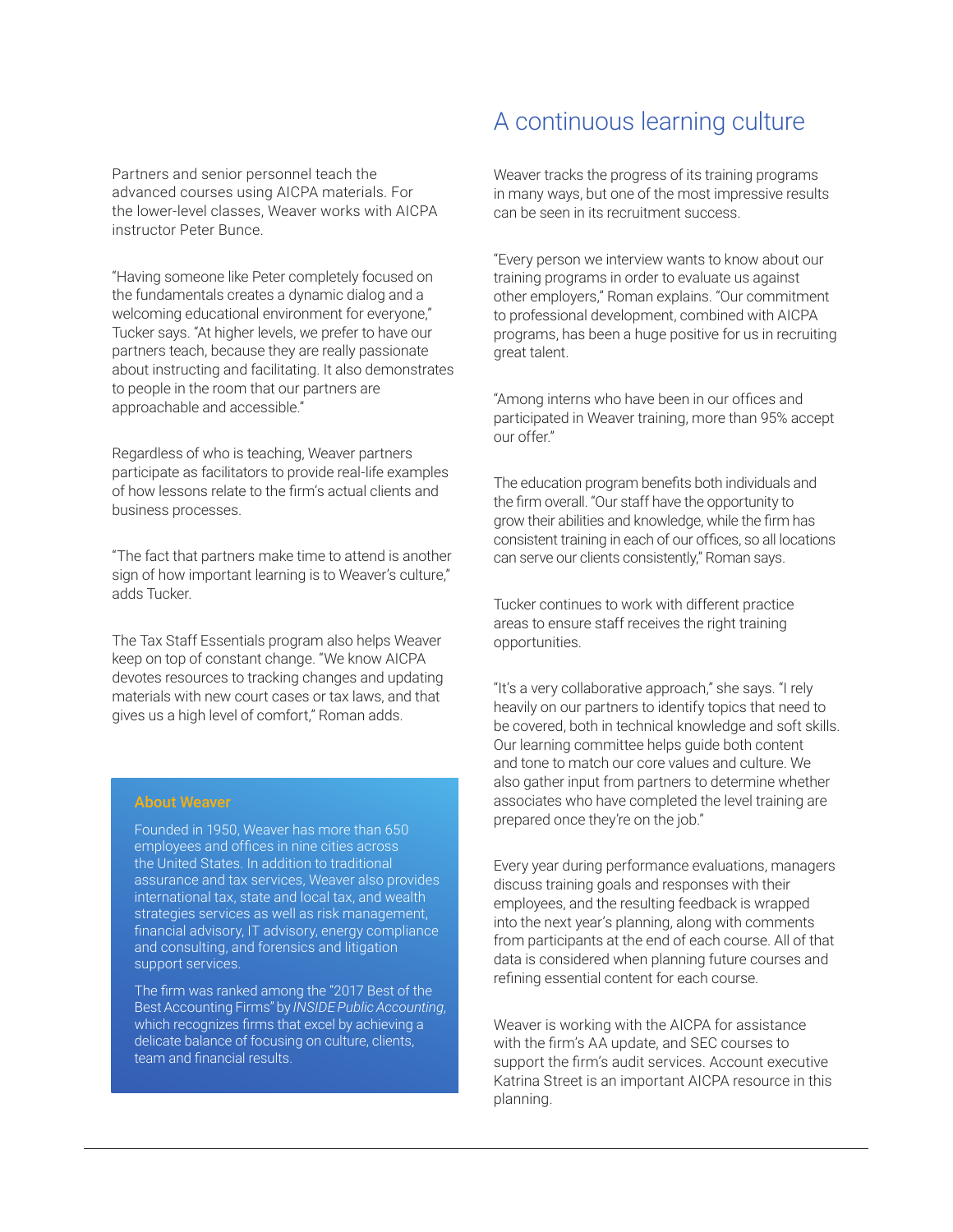"If we ever need new materials or new topics addressed, the AICPA is certainly first in my mind, and Katrina, our account manager, is who I call. She is my single point of contact for whatever I need and is a dependable and knowledgeable resource for us," Tucker says.

Also noting the contributions of instructor Peter Bunce, she adds, "We have a high level of trust in Peter. With the tremendous feedback we've received about him, we've decided to involve him in our Level 4 training this year."

It's clear that a strong learning culture is embedded into Weaver, and Tucker offers other firms this advice:

"A learning culture needs to be driven from the top. Your staff need to see that your leaders care about their growth and development," she says. "That's why we always have a partner lead initiatives. It shows the staff that we are invested in them and want them to succeed. It benefits not only the people being trained but also the whole firm."

#### About Tax Staff Essentials

Beginner, intermediate or advanced, your tax staff are covered with the AICPA. Our comprehensive training builds skills for practitioners at every stage of their career. That means you can be confident in their ability to take on more challenges and responsibilities.

Build a Tax Staff Essentials system that fits your needs. Our mix-and-match options offer the most flexibility:

- On-site at your firm for 10+ participants using an AICPA instructor or your own
- Self-study online for individuals to learn at their own pace and location
- AICPA Tax School for learning in a classroom setting at several U.S. locations
- Webcasts offered on multiple dates and times throughout the year

For more information about the Tax Staff Essentials program, contact [AICPAlearning@aicpa.org](http://www.AICPAlearning@aicpa.org).